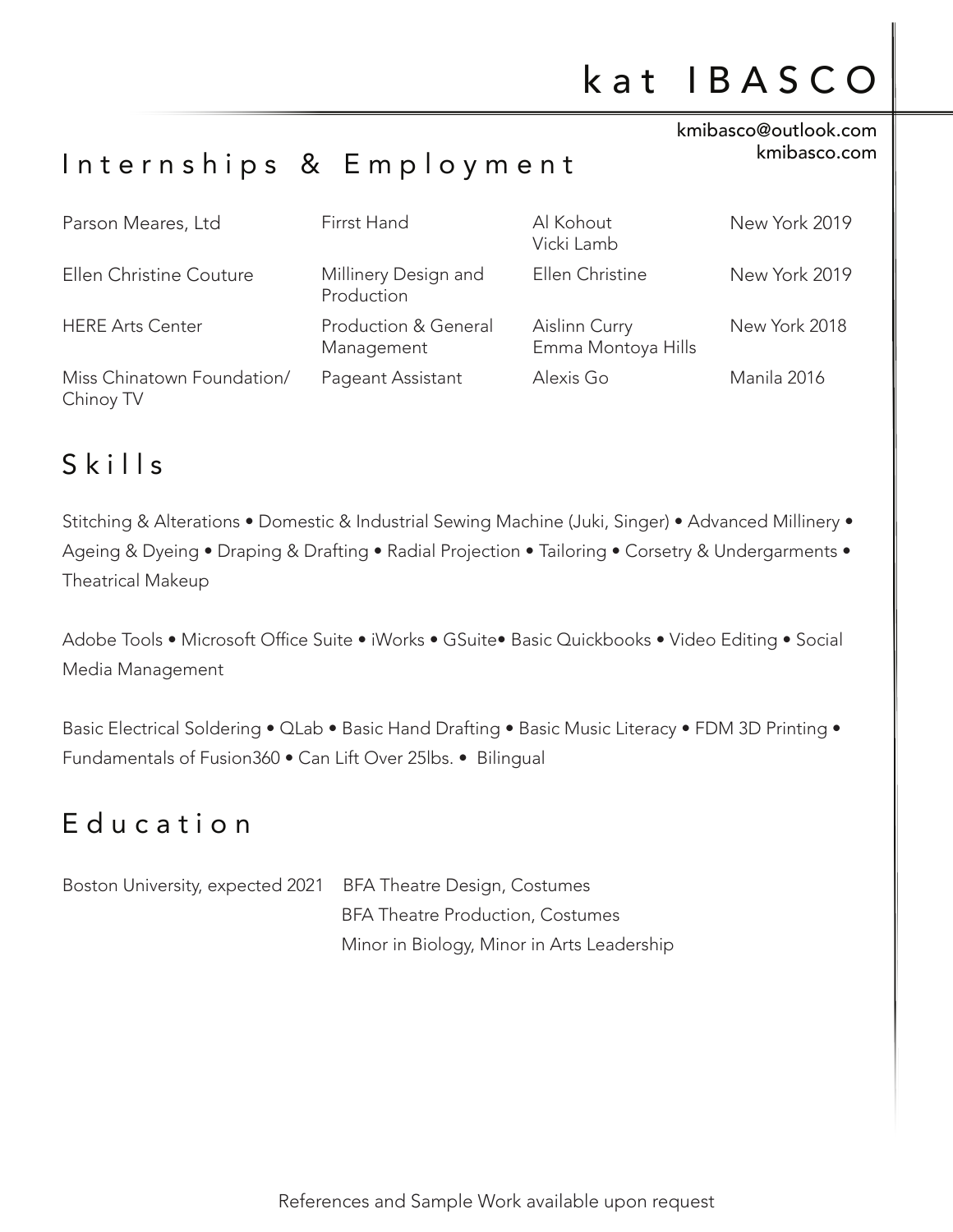# k a t I B A S C O

### Costume Design

#### kmibasco@outlook.com kmibasco.com

| Flyin' West           | Melissa Maxwell | Boston University 2020        |
|-----------------------|-----------------|-------------------------------|
| String: A New Musical | McCaela Donovan | <b>Boston University 2019</b> |

#### Assistant Costume Design

| Sunlight Interior             | Azucena Dominguez | Boston University 2019        |
|-------------------------------|-------------------|-------------------------------|
| Our Country's Good            | Zane Kealey       | Boston University 2019        |
| Angels of America Parts 1 & 2 | Chloe Moore       | <b>Boston University 2018</b> |

### D r a p ing & Tailoring

| The Rake's Progress | Ryan Goodwin | <b>Boston University Opera</b> |
|---------------------|--------------|--------------------------------|
|                     |              | Institute 2020                 |

#### First Hand

| And Jesus Moonwalks the Mississippi | Whitney Vaughn | Boston University 2019        |
|-------------------------------------|----------------|-------------------------------|
| Runaways                            | Maria Albutra  | <b>Boston University 2018</b> |
| - - -                               |                |                               |

#### W ard r o b e

| Assembled Identity | Aislinn Curry | Here Arts Center 2018         |
|--------------------|---------------|-------------------------------|
| Downtown           | Albert Jones  | <b>Boston University 2017</b> |

### Stage Management

| <b>Period Sisters</b><br>(a new play by Ali Viterbi) | Gabrielle Hoyt  | <b>HERE Arts Center 2018</b> |
|------------------------------------------------------|-----------------|------------------------------|
| 7 Stories                                            | Kristen Pearson | CDNIS Hong Kong 2017         |
| Applause for A Cause                                 | Sarah Alborn    | CDNIS Hong Kong 2017         |
| Elf The Musical JR.                                  | Suzzie Sauer    | CDNIS Hong Kong 2016         |